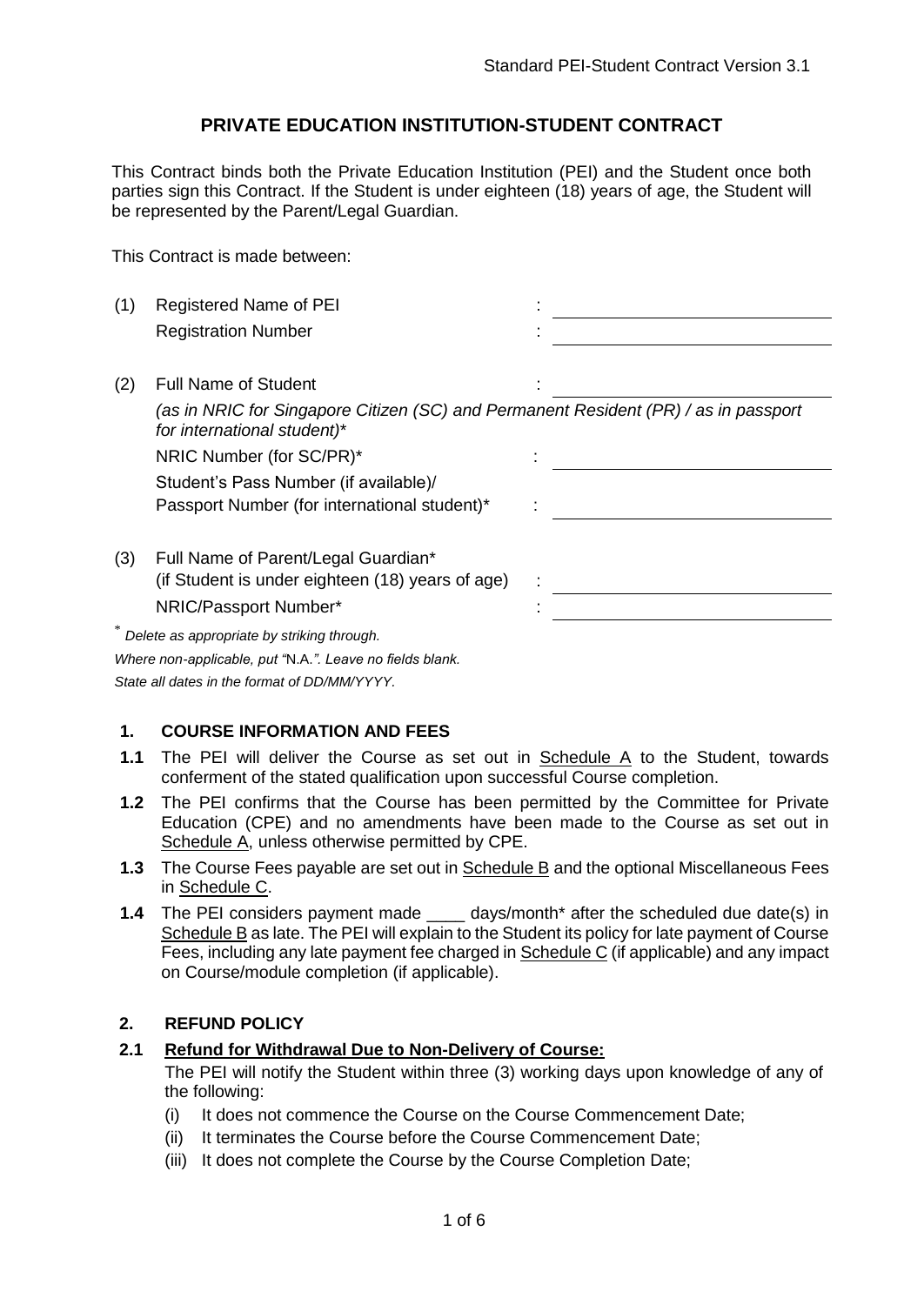- (iv) It terminates the Course before the Course Completion Date;
- (v) It has not ensured that the Student meets the course entry or matriculation requirement as set by the organisation stated in Schedule A within any stipulated timeline set by CPE; or
- (vi) The Student's Pass application is rejected by Immigration and Checkpoints Authority (ICA).

The Student should be informed in writing of alternative study arrangements (if any), and also be entitled to a refund of the entire Course Fees and Miscellaneous Fees already paid should the Student decide to withdraw, within seven (7) working days of the above notice.

#### **2.2 Refund for Withdrawal Due to Other Reasons:**

If the Student withdraws from the Course for any reason other than those stated in Clause 2.1, the PEI will, within seven (7) working days of receiving the Student's written notice of withdrawal, refund to the Student an amount based on the table in Schedule D.

#### **2.3 Refund During Cooling-Off Period:**

The PEI will provide the Student with a cooling-off period of seven (7) working days after the date that the Contract has been signed by both parties.

The Student will be refunded the highest percentage (stated in Schedule D) of the fees already paid if the Student submits a written notice of withdrawal to the PEI within the cooling-off period, regardless of whether the Student has started the course or not.

#### **3. ADDITIONAL INFORMATION**

- **3.1** The laws of Singapore will apply to how this Contract will be read and to the rights the parties have under this Contract.
- **3.2** If any part of this Contract is not valid for any reason under the law of Singapore, this will not affect any other part of this Contract.
- **3.3** If the Student and the PEI cannot settle a dispute using the way arranged by the PEI, the Student and the PEI may refer the dispute to the CPE Mediation-Arbitration Scheme (www.cpe.gov.sg).
- **3.4** All information given by the Student to the PEI will not be given by the PEI to anyone else, unless the Student signs in writing that he agrees or unless the PEI is allowed to give the information by law.
- **3.5** If there is any other agreement between the PEI and the Student that is different from the terms in this Contract, then the terms in this Contract will apply.
- **3.6** If the Student or the PEI does not exercise or delay exercising any right granted by this Contract, the Student and the PEI will still be able to exercise the same type of right under this Contract during the rest of the time the Contract continues.
- **3.7** If this Contract is also signed or translated in any language other than English and there is a difference from the English language copy of this Contract, the English language copy will apply.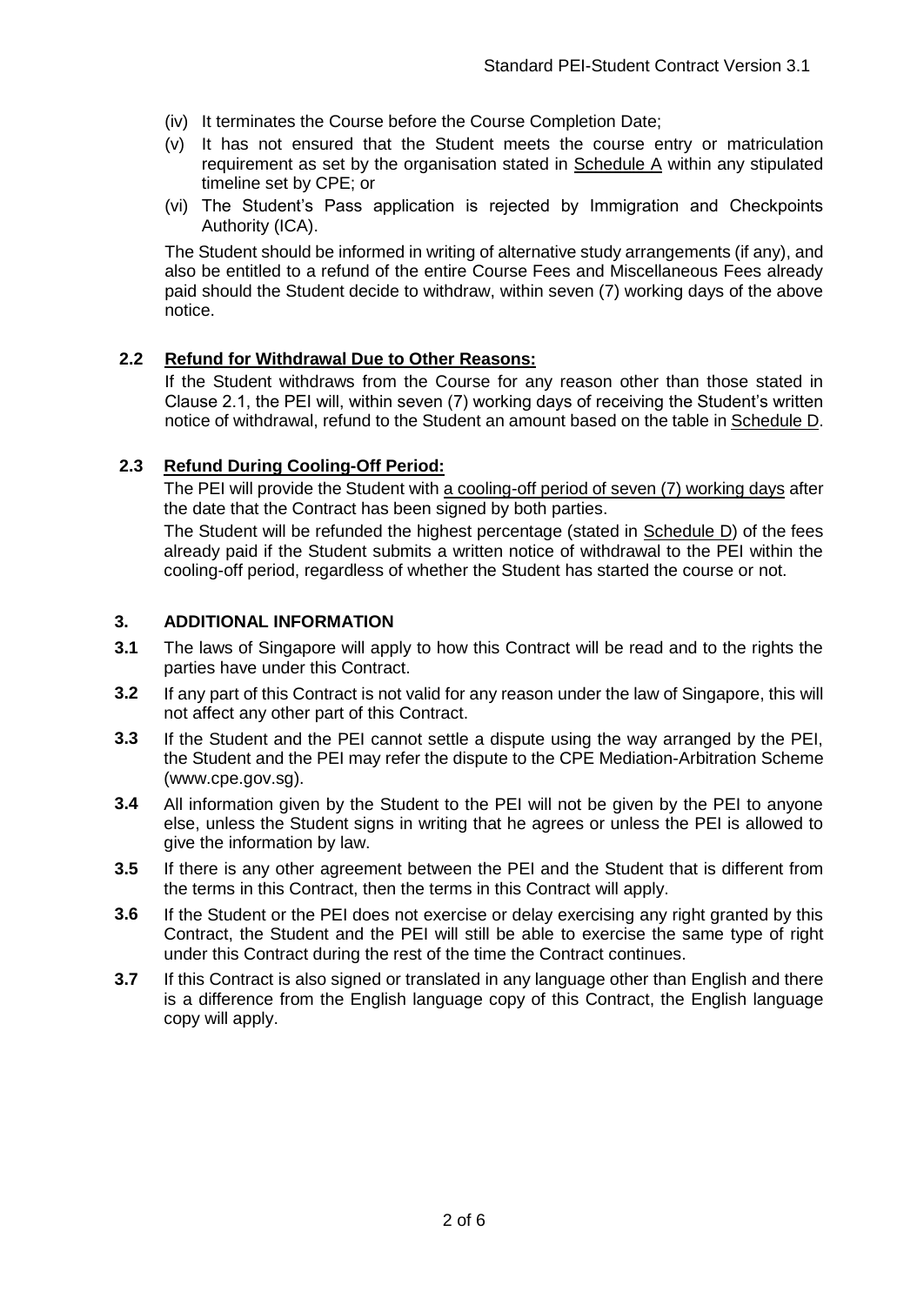# **SCHEDULE A COURSE DETAILS**

*Note: The information provided below should be the same as that submitted to the CPE.* 

| <b>Course Title</b><br>1)                                                                                                               |  |
|-----------------------------------------------------------------------------------------------------------------------------------------|--|
| Course Duration (in months)<br>2)                                                                                                       |  |
| Full-time or Part-time Course<br>3)                                                                                                     |  |
| <b>Course Commencement Date</b><br>4)                                                                                                   |  |
| 5)<br><b>Course Completion Date</b>                                                                                                     |  |
| Date of Commencement of<br>6)<br>Studies if later than Course<br><b>Commencement Date</b><br>Note: "N.A." if both dates are the<br>same |  |
| Qualification<br>7)<br>(Name of award to be conferred<br>on the Student upon successful<br>Course completion)                           |  |
| Organisation which develops the<br>8)<br>Course                                                                                         |  |
| Organisation which awards/<br>9)<br>confers the qualification                                                                           |  |
| 10) Course entry requirement(s)                                                                                                         |  |
| 11) Course schedule with modules<br>and/or subjects                                                                                     |  |
| 12) Scheduled holidays (public and<br>school) and/or semester/term<br>break for course                                                  |  |
| 13) Examination and/or other<br>assessment period                                                                                       |  |
| 14) Expected examination results<br>release date                                                                                        |  |
| 15) Expected award conferment date                                                                                                      |  |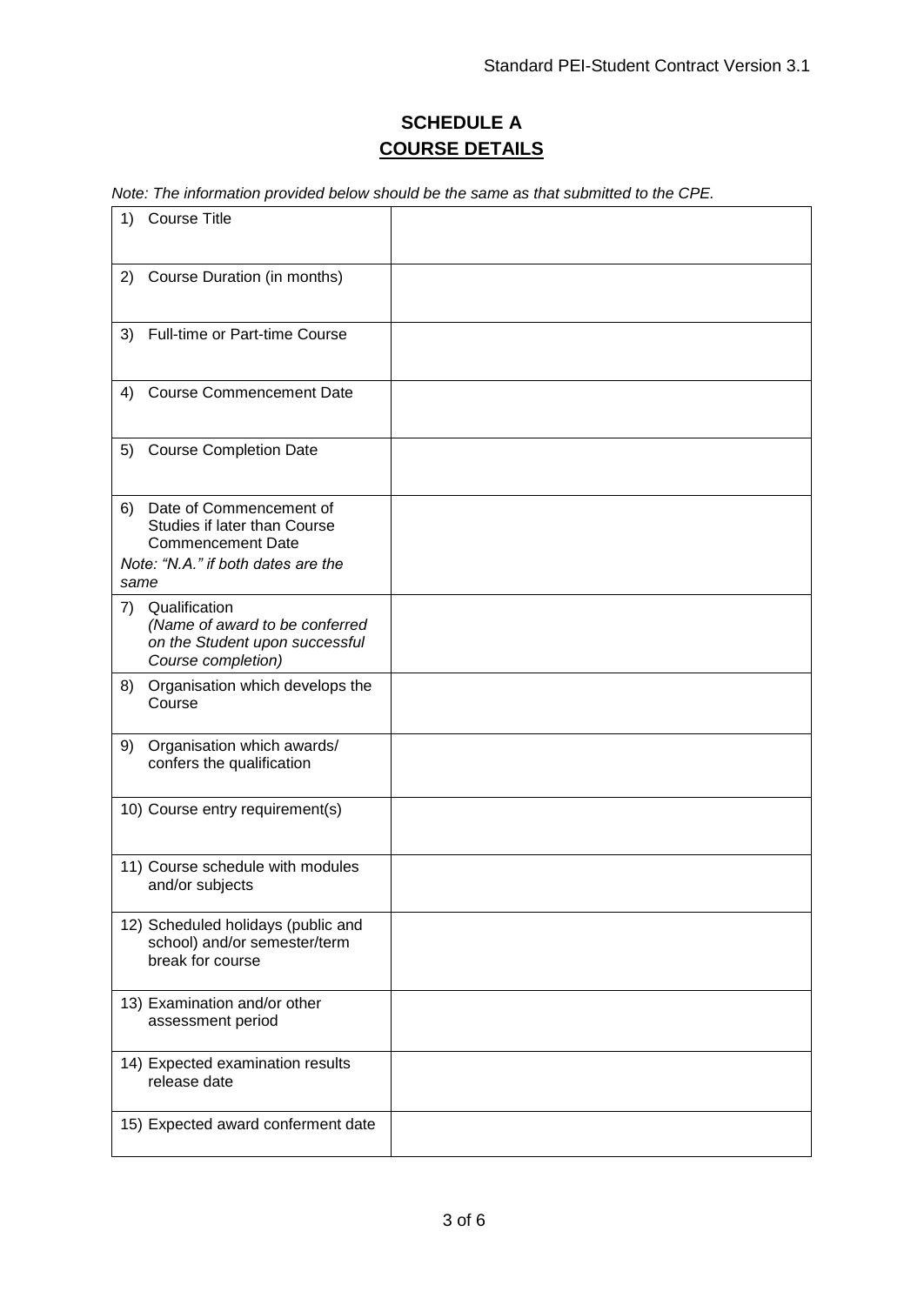## **SCHEDULE B COURSE FEES**

| <b>Fees Breakdown</b>                                  | <b>Total Payable</b><br>(with GST, if any)<br>(S\$) |
|--------------------------------------------------------|-----------------------------------------------------|
| Note: show full breakdown of total payable course fees |                                                     |
| <b>Total Course Fees Payable:</b>                      |                                                     |
| No of Instalments:                                     |                                                     |

# **INSTALMENT SCHEDULE**

| Instalment <sup>1</sup> Schedule  | Amount (with GST, if any)<br>$($ S\$) | Date Due <sup>2</sup> |
|-----------------------------------|---------------------------------------|-----------------------|
| 1st instalment                    |                                       |                       |
| 2nd instalment                    |                                       |                       |
| Etc.                              |                                       |                       |
| <b>Total Course Fees Payable:</b> |                                       |                       |

1. Each instalment amount shall not exceed the following:

- 12 months' worth of fees for EduTrust certified PEIs\*; or
- 6 months' worth of fees for non-EduTrust-certified PEIs with Industry-Wide Course Fee Insurance Scheme (IWC)\*; or

2 months' worth of fees for non-EduTrust-certified PEIs without IWC\*.

\* *Delete as appropriate by striking through.*

2. Each instalment after the first shall be collected within one week before the next payment scheduled.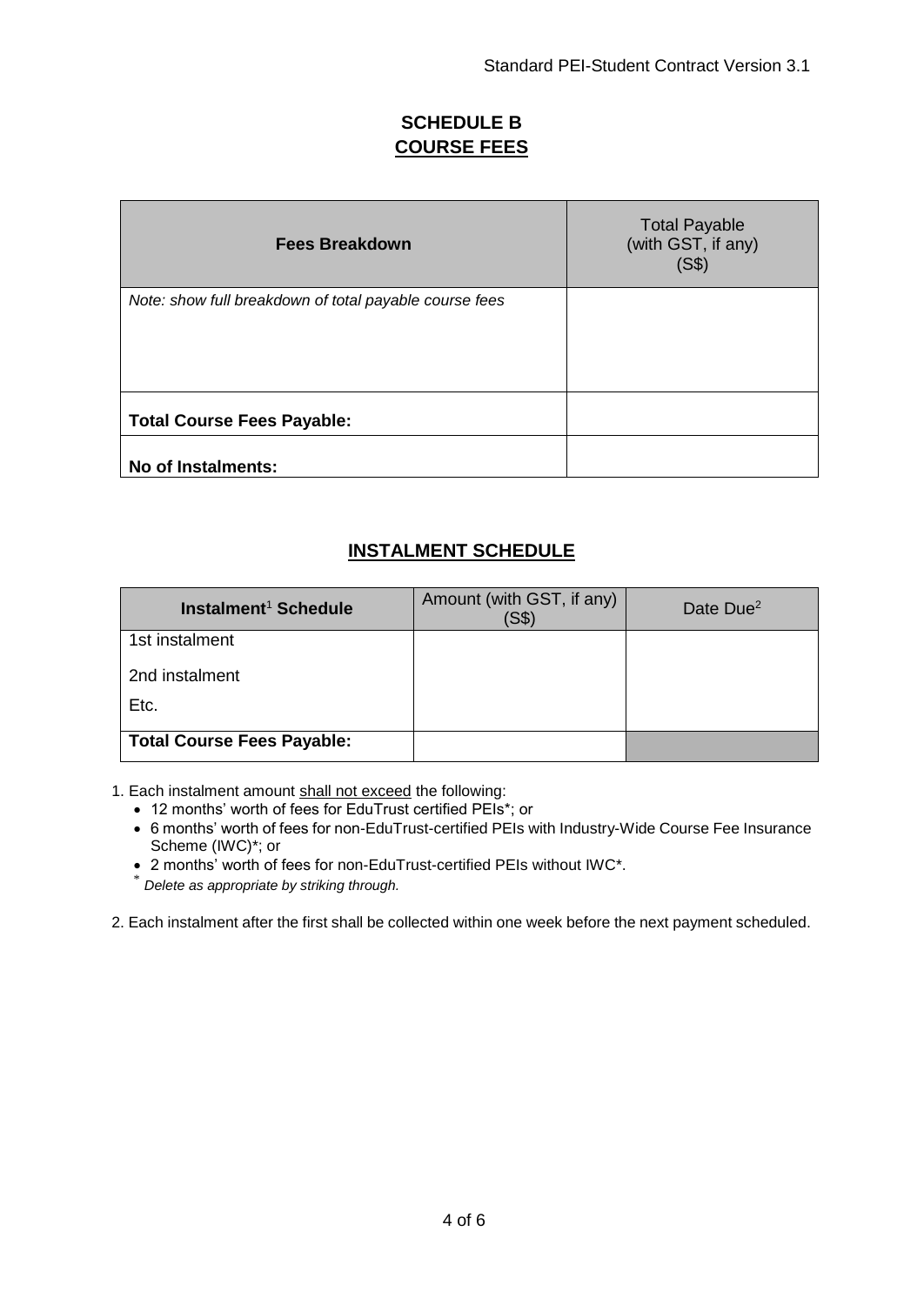## **SCHEDULE C MISCELLANEOUS FEES**<sup>3</sup>

| <b>Purpose of Fee</b>                                                                     | Amount (with GST, if any)<br>(S\$) |
|-------------------------------------------------------------------------------------------|------------------------------------|
| Examples include late payment fees, replacement of student ID, re-<br>taking examinations |                                    |

3. Miscellaneous Fees refer to any non-compulsory fees which the students pay only when applicable. Such fees are normally collected by the PEI when the need arises